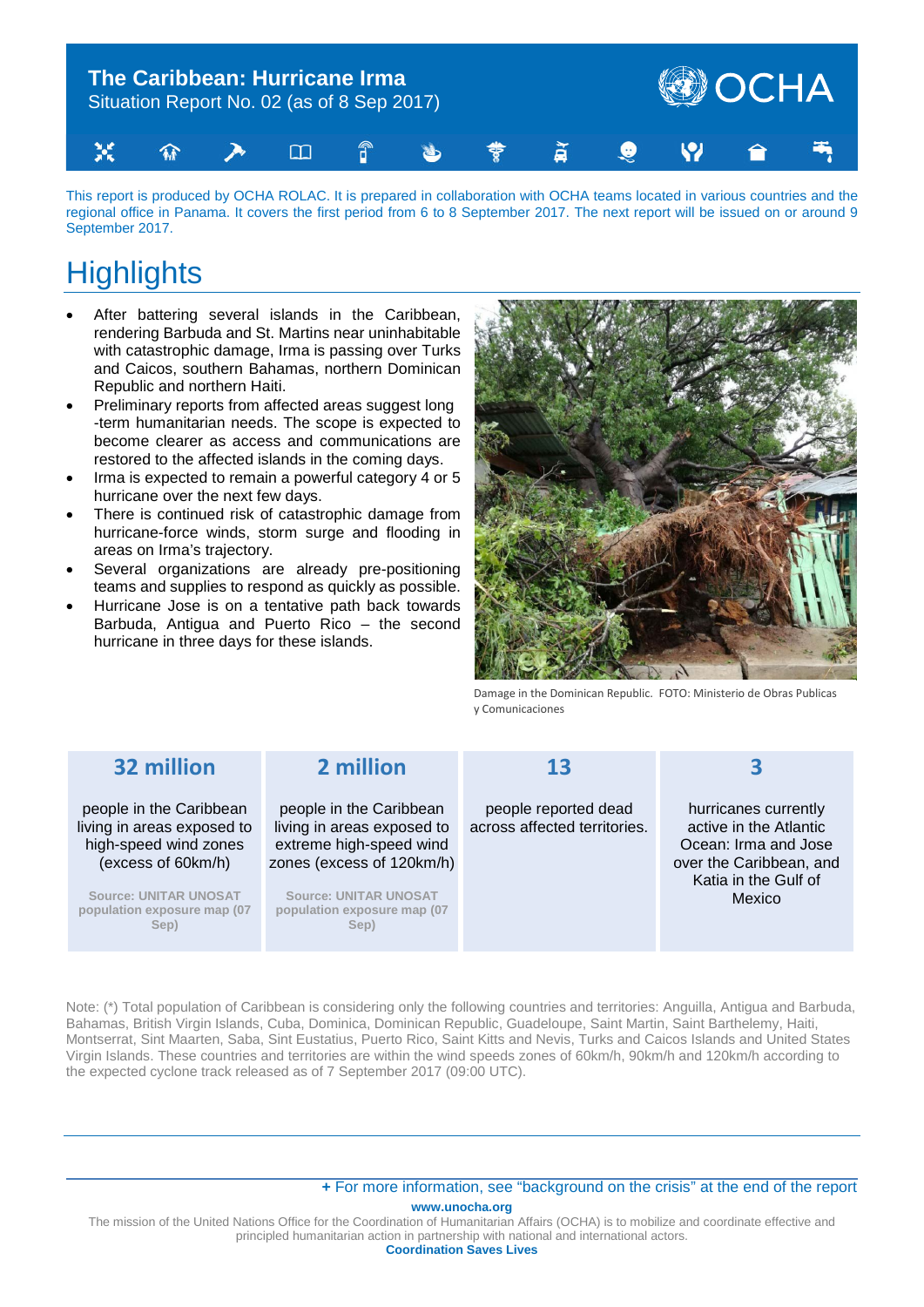### **Overview**

#### **Anguilla**

*Total pop. 12,316; exposed pop. 12,316; 100% population estimated exposure to high-wind zones.*

Authorities in Anguilla say the initial assessments show severe damage throughout the country. Homes, police stations, hospitals, schools, some emergency shelters and the fire station have all been damaged or destroyed. One person is reported dead. Approximately 90% of the electricity infrastructure was damaged. 90% of government buildings and business structures suffered damage. The airport runway and most roads leading to the airport have been cleared of debris. British troops supported refurbishment of two shelters damaged during the hurricane

The Government of Antigua has issued a Tropical Storm Watch for Anguilla for Hurricane Jose.

#### **Antigua and Barbuda**

*Total pop. 87,858; exposed pop. 87,858; 100% population exposure to high-wind zones.*

After surveying the aftermath of Irma on Barbuda, the country's Prime Minister, Mr. Gaston Browne, stated that the entire island has been reduced to rubble. Water and phone services were knocked out and one fatality, an infant, has been confirmed. Damage to the lone airport in Barbuda will force supplies to be sent by boat and helicopter from Antigua. Initial estimates place the cost of rebuilding at US\$100 million. Fifty per cent of Barbuda's population has been rendered homeless.

Critical facilities including roads and communications systems were ravaged, with the recovery effort set to take months or years. Some residents are expected to be evacuated to the larger sister island of Antigua – where damage was less severe – as part of relief efforts and ahead of the prospective arrival of Hurricane Jose in the coming days.

The Government of Antigua and Barbuda has issued a Hurricane Watch for Hurricane Jose. The Prime Minister has stated plans to evacuate Barbuda before the arrival of Jose.

#### **St Barthélemy and St Martin/Sint Maarten**

*Total pop. 87,020; exposed pop. 87,020; 100% population exposure to high-wind zones.*

The French Government has confirmed that at least two people have died and two others were seriously injured after Irma passed St Barthélemy and St Martin on 6 September. Irma is estimated to have destroyed 95 per cent of the French part of St. Martin. Reports from Sint Maarten, the Dutch side, state that power and water supplies are completely out.

#### **St. Kitts and Nevis**

*Total pop. 47,897; exposed pop. 47,897; 100% population exposure to high-wind zones.*

The Prime Minister, Mr. Timothy Harris, reports that St. Kitts was spared the worst. There is significant damage to property and infrastructure, but the airport is scheduled to reopen on 7 September.

The Government of Antigua has issued a Tropical Storm Watch for St. Kitts and Nevis for Hurricane Jose.

#### **British Virgin Islands**

*Total pop. 27,248; exposed pop. 27,248; 100% population exposure to high-wind zones.*

Significant damage has been reported from the British Virgin Islands, where critical facilities, homes and businesses have been devastated. Initial assessments forecast that extensive humanitarian assistance will be needed. Four people have been confirmed killed.

#### **United States Virgin Islands**

*Total pop. 93,173; exposed pop. 93,173; 100% population exposure to high-wind zones.*

Authorities in the United States have declared a state of emergency in the US Virgin Islands. Preliminary reports cite extensive damage to homes and buildings, and of land stripped of vegetation. A public-health emergency has also been declared in the US Virgin Islands.

#### **Puerto Rico**

*Total pop. 3,651,232; exposed pop. 3,651,232; 100% population exposure to high-wind zones.*

Irma made landfall on Puerto Rico on 6 September and left the island the next day, leaving at least three dead. Damage is extensive, but Puerto Rico was spared the eye of the storm as it passed along the northern coast.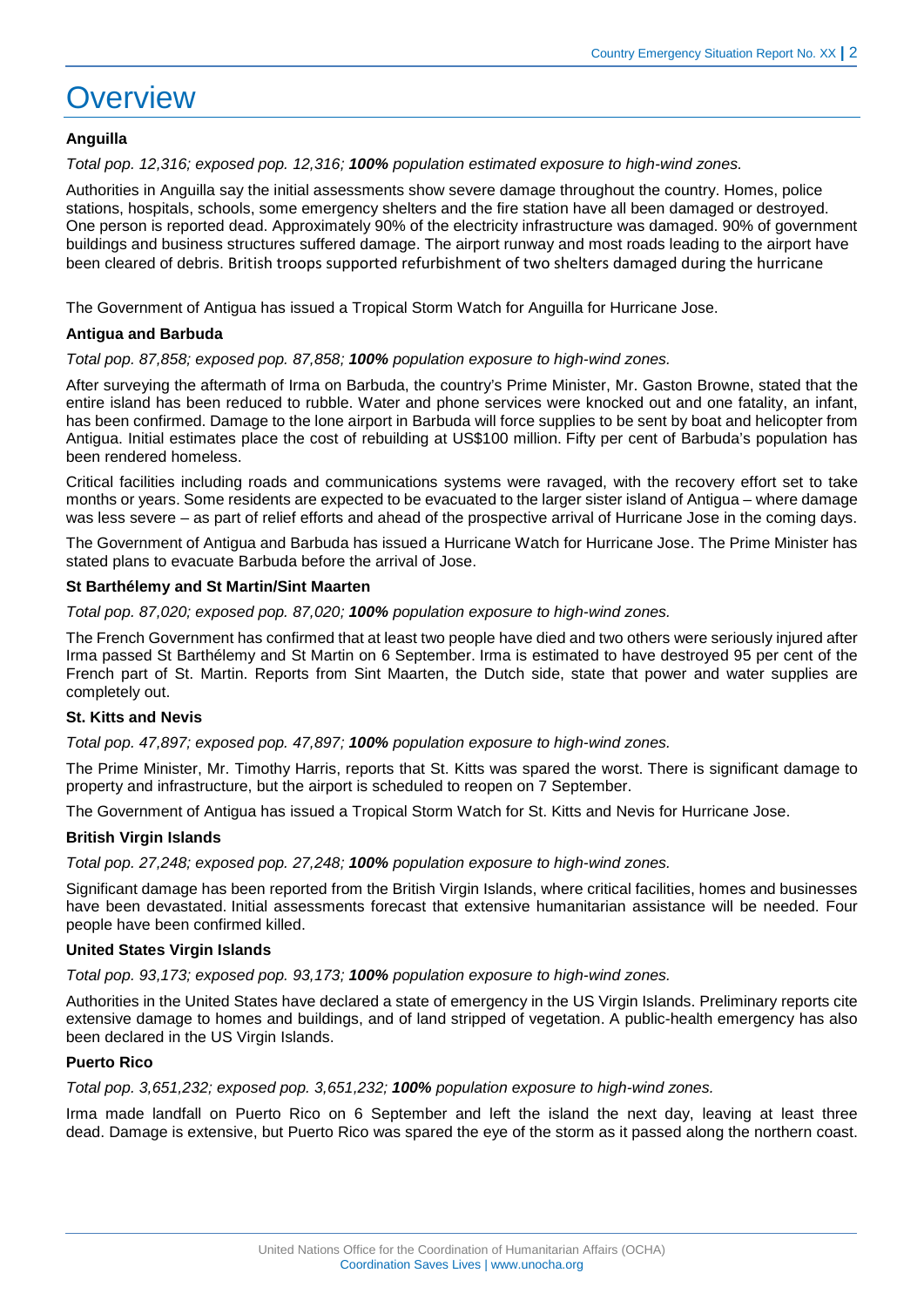More than two thirds of homes in Puerto Rico are without electricity, and 17 per cent are without water, officials have said. Damage assessments are ongoing.

#### **Dominican Republic**

*Total pop. 10,470,773; exposed pop. 10,454,596; 99.85% population exposure to high-wind zones.*

Irma is expected to affect the Dominican Republic in the next 48 to 72 hours. The National Emergency Operations Center has declared 17 provinces on red alert, mainly along the northern coast, recommending evacuation protocols to shelters traditionally used for flood response. The US National Hurricane Center is warning that the north of the Dominican Republic may expect 25cm (10in) of rain.

#### **Haiti**

*Total pop. 10,596,666; exposed pop. 9,830,946; 92.77% population exposure to high-wind zones.*

On 7 September, Haiti reported that rainfall has begun and the rivers that flow into the country from the Dominican Republic are now overflowing. According to Haiti's National Emergency Operations Centre, evacuations along the northern coast are under way as relief supplies are pre-positioned for deployment. The US National Hurricane Center is warning that the north of Haiti may expect 25cm (10in) of rain.

#### **Bahamas**

*Total pop. 343,735; exposed pop. 20,015; 5.82% population exposure to high-wind zones.*

As the southern islands of the Bahamas brace for Irma's arrival during the evening of 7 September, the Government evacuated more than 1,000 people from Mayaguana, Inagua, Crooked Island, Acklins, Long Cay and Ragged Island to Nassau on New Providence island. Forecasts show storm surges that could lift sea-water levels in south-eastern and central Bahamas by 4.5 to 6m (15 to 20 ft) above normal. The National Emergency Operations Centre has been activated, and reconnaissance activities with the Caribbean Disaster Emergency Management System are being planned for 12 September, after Irma passes.

#### **Turks and Caicos**

*Total pop. 45,020; exposed pop. 45,020; 100% population exposure to high-wind zones.*

Authorities have issued a hurricane warning for the Turks and Caicos islands as they brace for Irma's arrival during the evening of 7 September. The country's placement directly in the storm's path could result in devastation similar to Barbuda and St. Martin/St Maarten. Forecasts show storm surges that could lift sea-water levels in the Turks and Caicos Islands by 4.5 to 6m (15 to 20 ft) above normal. The National Emergency Operations Centre has been moved to an alternate site that has been activated.

#### **Cuba**

*Total pop. 11,266,280; exposed pop. 6,834,579; 60.66% population exposure to high-wind zones.*

A Hurricane Watch is currently in place in Cuba. The Government has declared a state of alert in provinces expected to be most affected, including Camagüey, Ciego de Ávila, Granma, Guantánamo, Holguín, Las Tunas, Santiago de Cuba and Villa Clara.

[Population and exposure estimates from UNOSAT. Estimates from International Federation of the Red Cross available at <https://goo.gl/mkF83A>]

### Humanitarian Response

The United Kingdom Royal Fleet Auxiliary vessel, *Mounts Bay*, is close to Anguilla and has relief supplies on board, including water and logistical materials, as well as the ability to produce clean water. Anguilla is the first priority for *Mounts Bay*. However, if the ship attempts to reach the British Virgin Islands before the weekend, it may be unable to reach safe harbour before the arrival of Hurricane Jose.

The UK is providing a twelve (12) man liaison and reconnaissance operating tea to Anguilla, four to be deployed to the territory and 8 to remain in Barbados to provide further military assistance

The National Emergency Operations Centers (COE) are active in several Caribbean countries and remain on alert in the different ports and marinas to prevent human and material losses. Humanitarian regional partners are monitoring the situation and are in contact with their sub-offices in the Caribbean.

UNICEF's Rapid Response Roster has been activated, and staff are scheduled to mobilize from Barbados with the first assessment teams. Four additional technical staff (Education and Child Protection) are on standby to accompany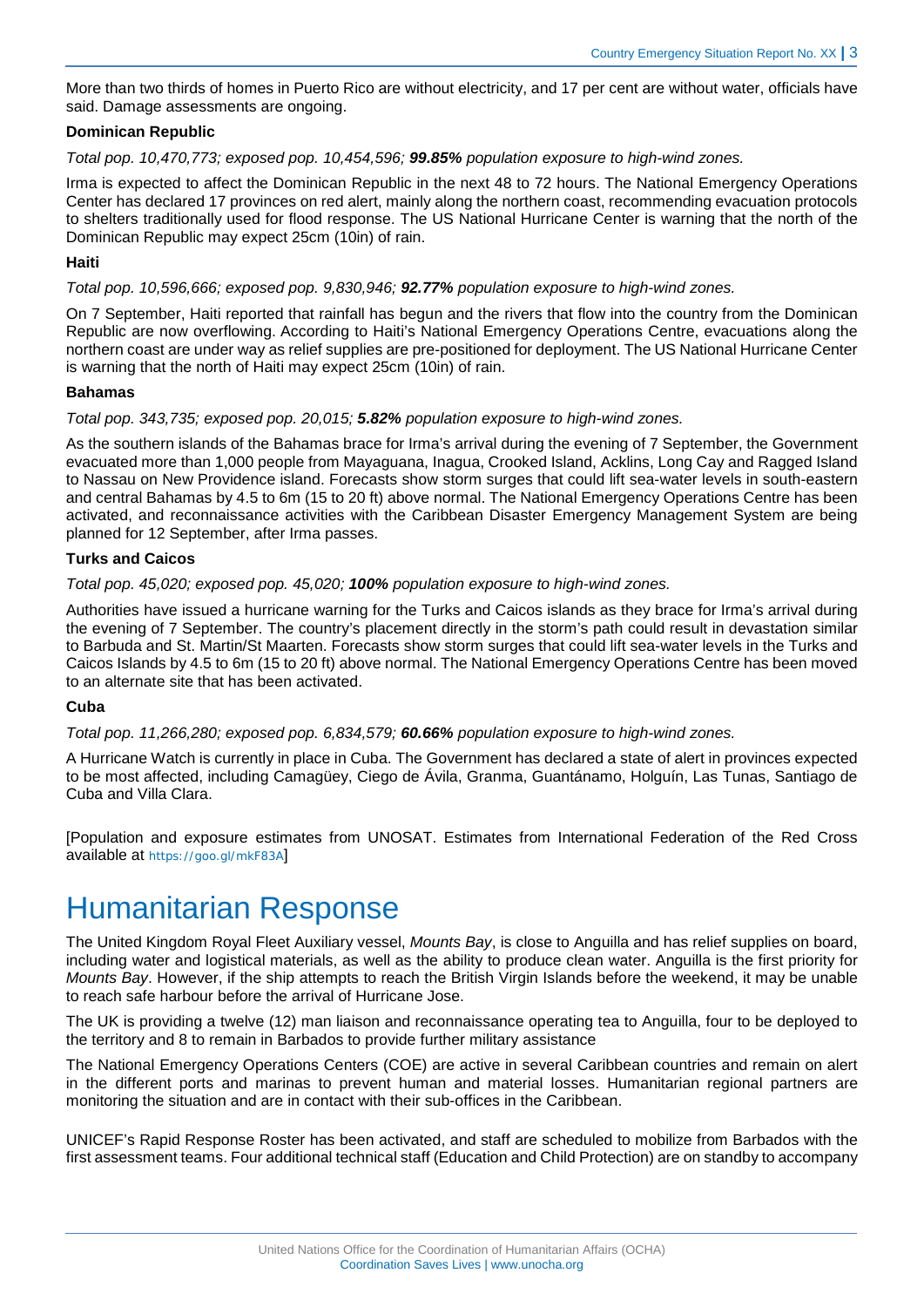additional CDEMA assessment missions to islands. The Eastern Caribbean Area Office is still working with governments of affected countries, other United Nations agencies, partner organizations and the regional emergency response mechanism to offer the required assistance, but it has already pre-positioned emergency supplies in Antigua to be rapidly distributed to the most affected islands.

UNDP has activated its crisis preparedness and response plans across the region and deployed experts to support the immediate response and early recovery actions. Twelve additional specialists are on standby to accompany governments and relevant partners in needs assessments and early recovery planning.

The UN Women Multi-Country Office – Caribbean is partnering with the United Nations Population Fund (UNFPA) to provide dignity kits. UN Women will also provide technical and financial support on economic initiatives to support women and their families and to address safety and security concerns.

In addition to the dignity/hygiene kits, UNFPA can provide life-saving reproductive health commodities such as emergency reproductive health kits. UNFPA can also offer technical guidance on the prevention of gender-based violence and sexual violence in affected communities.

PAHO is deploying surge capacity with expertise in water, sanitation and hygiene, health and disaster assessment to support Ministries of Health and enable delivery of essential health services.

The FAO Sub-regional Office for the Caribbean will work with governments of affected States to assess the impact on fisheries and agriculture, and to pave the way for recovery of livelihoods and adequate food and nutrition.

In Haiti, eight teams of volunteers from the Haitian Red Cross Society (North, North-East, North-West, Upper and Lower Artibonite, Upper and Lower Central Plateau, and West) have been deployed to support the authorities to sensitize communities on the contingency plan, and to make the population aware of the measures to be taken, including the voluntary evacuation of populations at risk.

Cuban Red Cross volunteers have initiated prevention-and-evacuation actions according to the response plan. These actions are being conducted in coordination with Cuban authorities. In the Dominican Republic, mandatory evacuations conducted by the Civil Defence Corps are being closely supported by the National Red Cross Society. Sensitization actions are being undertaken in temporary collective centres with the support of the Civil Defence Corps. The Norwegian Red Cross has deployed a delegate to Cuba.

United Nations Volunteers (UNV) offers fast deployment (it has a pool of experts who can be mobilized quickly) and online volunteering for remote support. For inquires, contact Francisco Roquette: [francisco.roquette@unv.org](mailto:francisco.roquette@unv.org)

# **Logistics and Telecommunications**

**Damages and Needs:** 

- Anguilla reported extensive damage to critical services including the airport with 90 per cent of utilities (electricity, mobile, cable) reported damaged and 90 per cent of roads impassable.
- Sint Maarten's airport and harbour have been closed. The priority is fixing the airport and getting assistance and material to the island.
- The communications system has been impacted in the British Virgin Islands.
- Puerto Rico reported that major parts of the island have suffered a power outage, and may take weeks to restore service.
- Dutch Saint Martin airport closed.
- Antigua airport re-opens on 7 September .

#### **Response:**

- Telecommunications Regional Response Unit (RRU) in Panama is ready to deploy and provide a range of support, including high frequency (HF), very high frequency (VHF) and satellite communications.
- National headquarters geographic information system (GIS) team of the American Red Cross is providing Surge Information Management Support (SIMS) Remote Coordination for IFRC, and is working to prepare Very Small Aperture Terminal satellite communications system (VSAT) capability for deployment to the field.
- The global Logistics Cluster had airlift capacity into Port-au-Prince, Haiti, and a flight landed on 7 September from Dubai.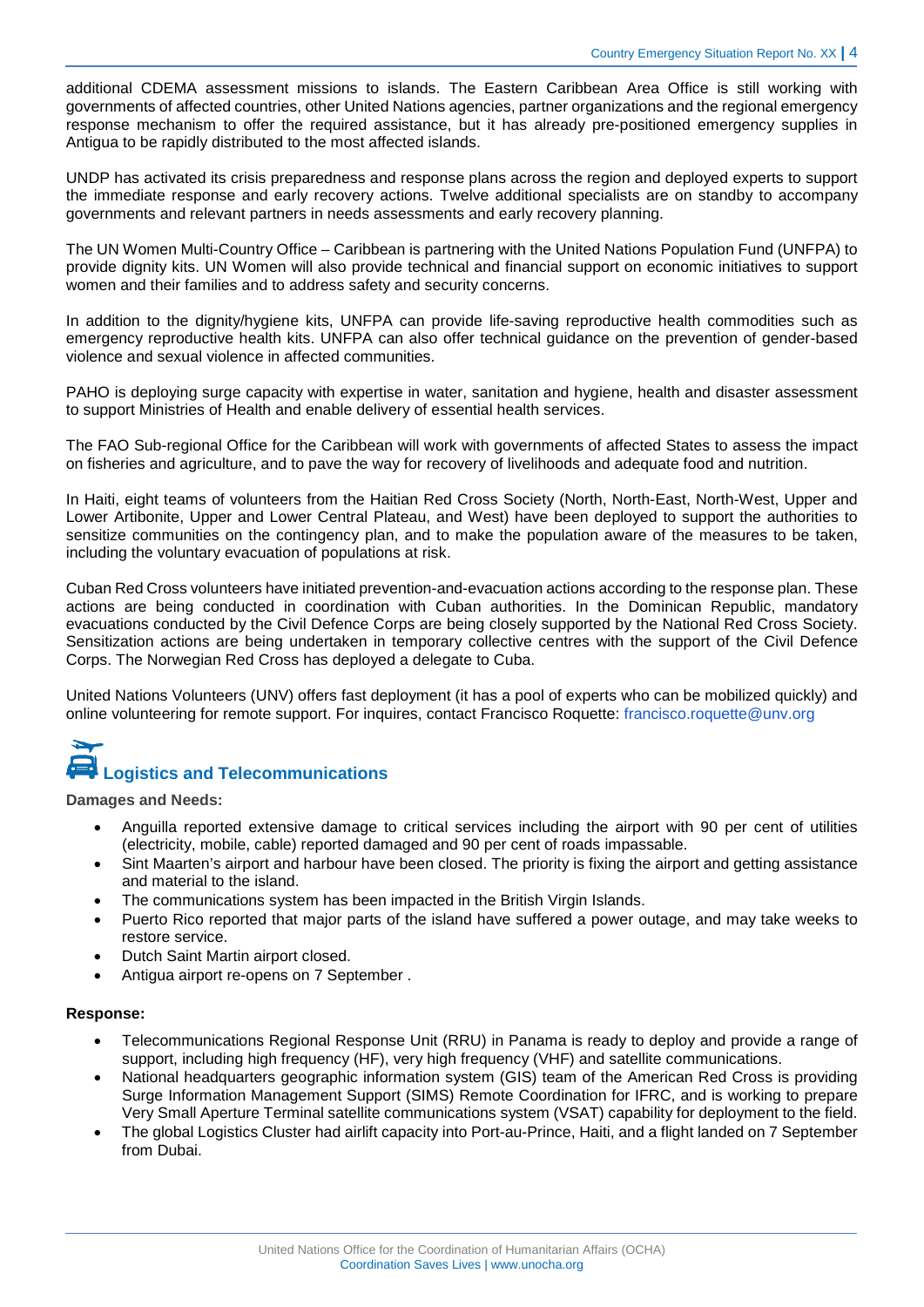- Humanitarian regional partners have supplies available in the United Nations Humanitarian Response Depot (UNHRD) in Panama.
- UNHRD informs that the best way to send supplies is by air. It is prepared, and it will take 24-48 hours to prepare a charter flight.
- The Spanish Agency for International Cooperation for Development (AECID) has reported that it has stocks of relief supplies in Madrid, Spain, and is ready to mobilize if required, to complement UNHRD' s efforts in Panama.

**Contact person at UNHRD in Panama: Francisco Quesada [\(francisco.quesada@wfp.org\)](mailto:francisco.quesada@wfp.org)) Contact person for telecommunications at WFP: Gabriela Alvarado [\(gabriela.alvarado@wfp.org\)](mailto:gabriela.alvarado@wfp.org)** 



#### **Damages and Needs:**

- Two hospitals report damaged roofs and floods in Anguilla and St. Maarten.
- Princess Margaret and Doctors Hospital in Bahamas reported a shortage of blood supplies.
- Forty-two hospitals on the island of Puerto Rico are without electricity, and generators are being sent to support.
- There is a concern that the number of cholera cases could increase in Haiti. All suspected cholera cases must be confirmed by the Ministry of Health MSPP + WHO + UNICEF to avoid alerting on diarrhoea cases. Only one zone in the administrative subdivision of Artibonite has been identified as a high-risk area for an increase in cholera cases.

#### **Response:**

- PAHO/WHO Regional CICOM (Information and Coordination Medical Cells for Emergency Medical Teams EMT-) has been activated for possible deployments. The Disaster Task Force and the Emergency Operation Centre (EOC) have also been activated in PAHO Headquarters in Washington.
- PAHO/WHO has donated three satellite phones and loaned two laptops and a printer to the Ministry of Health EOC in the Bahamas, and it will donate 40,000 water purification tablets.
- In the Dominican Republic, specialized health teams from the National Society of Red Cross, Epidemic Control for Volunteers and water, sanitation and hygiene promotion are being mobilized to the affected areas.
- Eight Dominican Red Cross ambulances were deployed to support the affected areas of the Dominican Republic.
- Key health messages have been developed jointly by the Dominican Red Cross and the Ministry of Health.
- UNICEF stated that as an integral part of emergency programming for children's safety, trained facilitators are in place in every country to provide psychosocial support for the most affected/impacted children and adolescents, between age 6 to 14, through the "Return to Happiness" programme.
- PAHO/WHO have pre-deployed staff to the Turks and Caicos Islands and the Bahamas. Three staff members have been stationed in Antigua and Barbuda, Anguilla and St. Kitts/Nevis. The Washington office has been assisting and supporting with monitoring and providing updates, and it has been in contact with the countries' Ministries of Health and Disaster Coordinators. Teams are on standby, and the areas of focus include coordination, logistics, water and sanitation, damage assessment and information management. A need for health engineers has been reported.

**Contact person at PAHO/WHO in Washington: Ciro Ugarte [\(ugarteci@paho.org\)](mailto:ugarteci@paho.org)) Contact email for PAHO EOC: eoc@paho.org and EMT: [emt@paho.org](mailto:emt@paho.org)**



**Damages and Needs:** 

• In Puerto Rico, 17 per cent of the population is reported to be without access to potable water.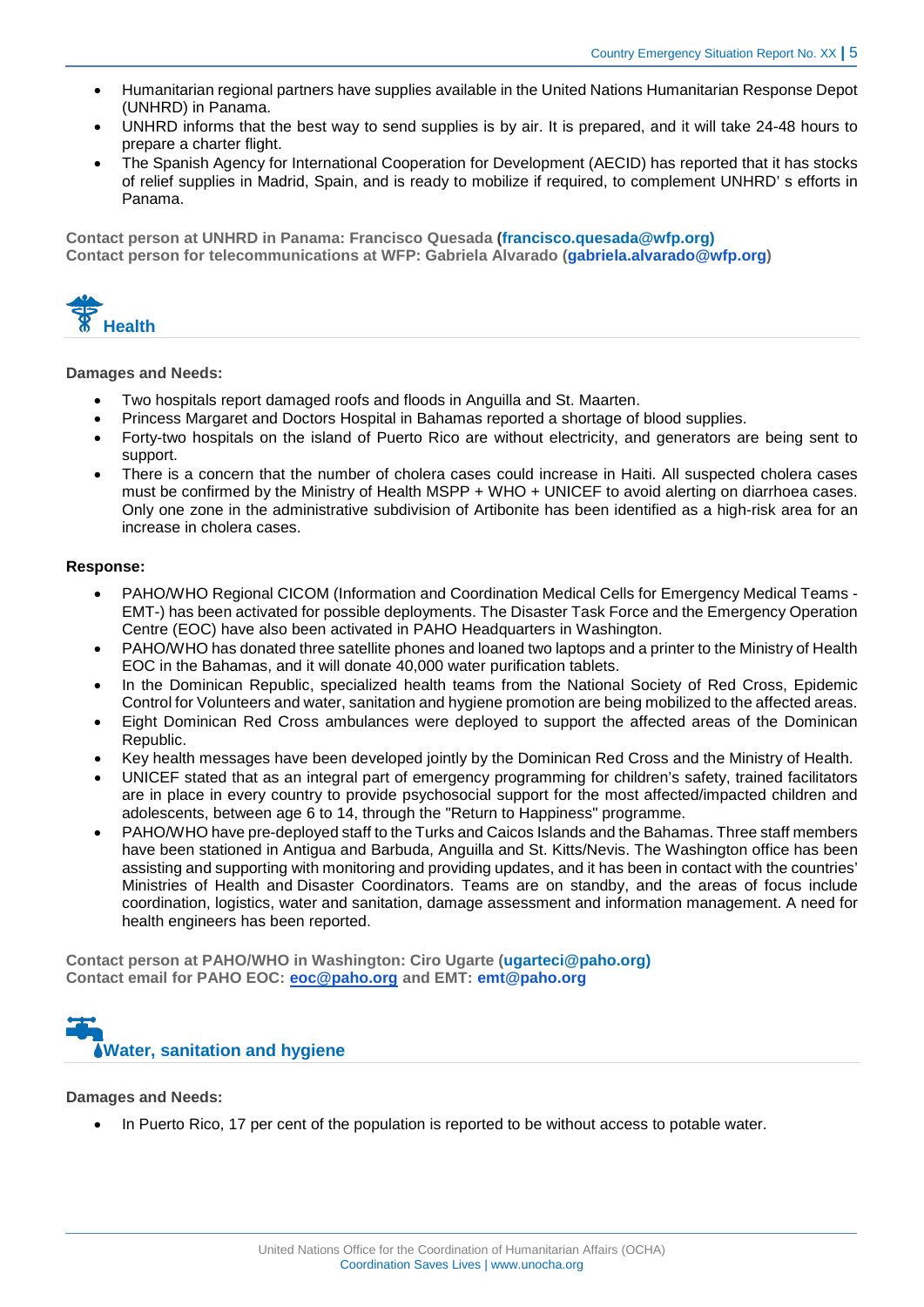#### **Response:**

- ADRA International has a stock of family and community water filters in Port-au-Prince, Haiti, as well as hygiene kits.
- UNICEF's pre-positioned emergency supplies in Barbados and Antigua will be rapidly distributed in coordination with national authorities in the most affected communities. The first response supplies include tents, water purification tablets and hygiene kits for displaced families. Other supplies, such as tarpaulins, blankets and potable water containers, are available for immediate shipment from the Panama regional stocks.

**Contact person at UNICEF in Panama: Douglas Reimer ([dreimer@unicef.org\)](mailto:dreimer@unicef.org)** 



#### **Response:**

- FAO has received a request from CDEMA for rapid needs assessments. It has sent two specialists in fisheries and agriculture who will arrive in Barbados on 7 September.
- WFP has mobilized 4 staff members to Gonaives and Port-au-Prince to support the response in Haiti. The team includes experts on nutrition, gender and assessments.
- On 6 September, WFP sent a flight from Dubai to Port-au-Prince with high-energy biscuits.
- A food-security consortium operates in the north-west department of Haiti due to recent drought conditions, and it could support response. This includes WFP, FAO, Plan International and Oxfam.

**Contact person at FAO in Panama: Marco Minelli [\(Marco.Minelli@fao.org\)](mailto:Marco.Minelli@fao.org)) Contact person at WFP in Panama: Sofianne Essayem [\(sofianne.essayem@wfp.org\)](mailto:sofianne.essayem@wfp.org)**



#### **Response:**

- UNICEF is ready to provide support for monitoring and reporting on any serious concerns for children and women, especially within shelters, as well as to provide guidance for strengthening child-protection mechanisms within communities with large-scale displacement. This is to ensure that violence, exploitation and abuse are prevented and addressed.
- UNICEF has disseminated integrated key preparedness messages mainly through radio partnerships, the U-Report Global tool, and via Facebook Messenger, Viber and other social media channels. Communication materials have been pre-positioned on child protection, and youth volunteers have been mobilized and are prepared for engaging with communities at risk in the Dominican Republic.

**Contact person at UN Women in Panama: Alma Perez [\(alma.perez@unwomen.org\)](mailto:alma.perez@unwomen.org)) Contact person at UNFPA in Panama: Jayne Adams [\(adams@unfpa.org\)](mailto:adams@unfpa.org)**

### **Temporary Shelters and Non-Food Items**

#### **Response:**

- Twenty-five shelters are in operation on the Bahamas, one of them for people with special needs.
- The American Red Cross Haiti Team is pre-positioned in northern Haiti and is prepared to conduct rapid damage assessments and early-relief operations. Stocks of non-food items totaling \$600,000 is in country and available for distribution.

**Contact person at OIM in Panama: Luz Tantaruna [\(ltantaruna@iom.int\)](mailto:ltantaruna@iom.int)) Contact person at IFRC Regional Office for the Americas in Panama: Inigo Barrena [\(ci.barrena@ifrc.org\)](mailto:ci.barrena@ifrc.org)** 

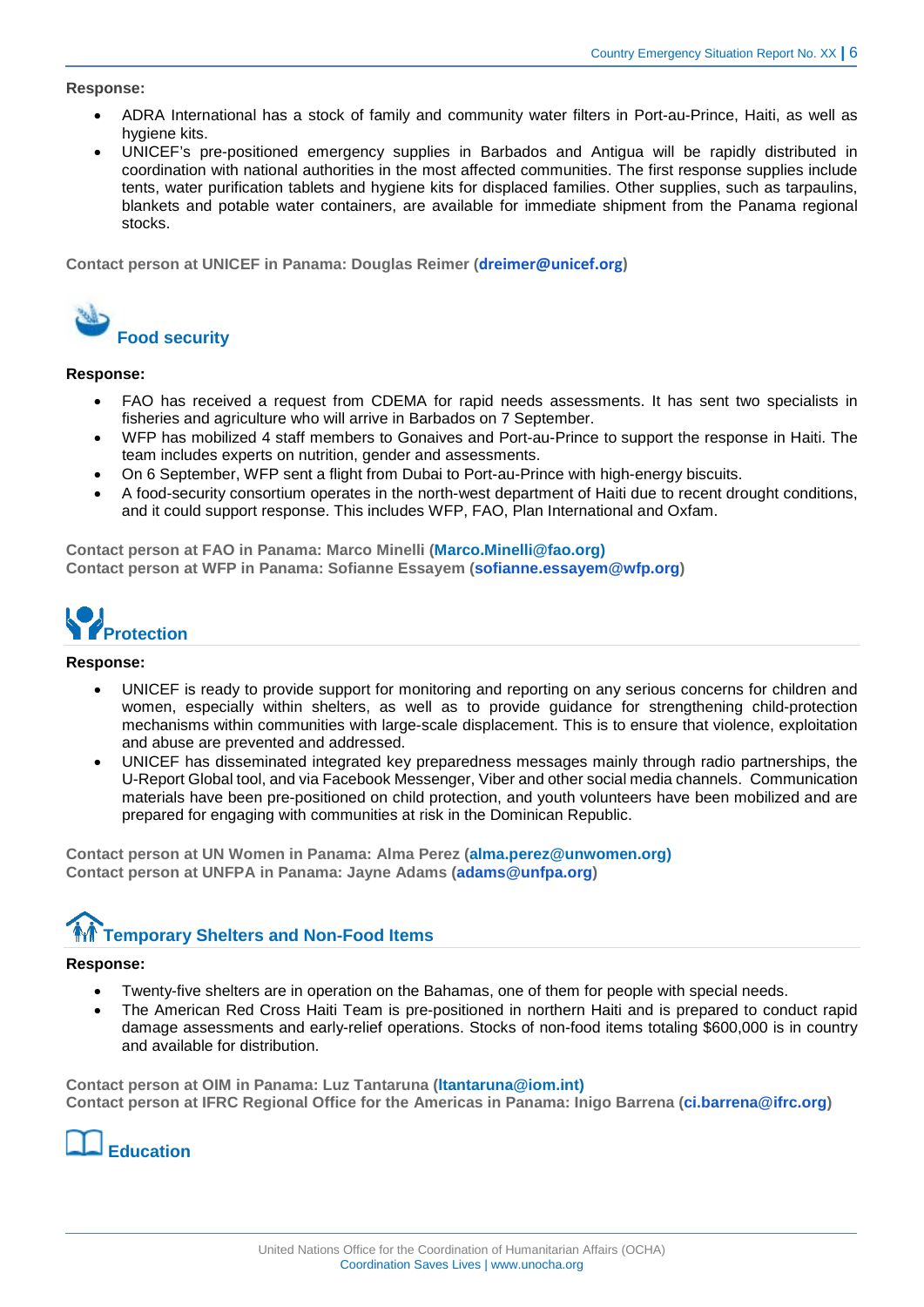#### **Damages and Needs:**

- Hurricane Irma has hit at the start of the school year and is affecting school facilities.
- All schools in the Bahamas have been ordered closed by the Government.
- The Ministry of Education in the Dominican Republic has suspended classes throughout the national territory on Thursday 7 and Friday 8 September.

#### **Response:**

• UNICEF is planning to strengthen the capacity of caregivers to provide care, learning and development in homes, early childhood development (ECD) centres and alternative community spaces in emergencies. ECD kits will be provided to re-start regular services for children to return to a routine of normalcy.

**Contact person at UNICEF in Panama: Douglas Reimer ([dreimer@unicef.org\)](mailto:dreimer@unicef.org)** 



#### **Damages and Needs:**

- Livelihoods, housing and infrastructure in St. Marteen and Anguilla have been badly affected according to preliminary reports.
- In the Dominican Republic and Haiti, it is foreseen that the hurricane will critically damage people's livelihoods, directly affecting women, men and children, and impacting income-generating activities, such as agriculture, fisheries and small and medium enterprises.

#### **Response:**

- UNDP has deployed crisis response experts to Haiti and Jamaica. Two experts are on their way to Cuba. Others are ready to travel to the Dominican Republic, Turks and Caicos and the Bahamas upon national authorities' request/need.
- Early recovery clusters (or similar) are being activated as needed in coordination with relevant authorities and UN Resident Coordinators.
- Experts on debris/waste management, emergency employment and cash for work, livelihoods revitalization, core government functions and post-disaster needs assessments are on standby and ready to be deployed.
- UNDP has requested the activation of satellite imagery via EU's Copernicus platform, which is available to share with Governments and partners.
- In Haiti, nine UNDP staff are supporting the departmental-level crisis coordination mechanism in communities that will be impacted. Risk vulnerability maps are available for relevant partners and have been shared with the National Crisis Coordination mechanism, MINUSTAH police and armed forces.

**Contact person at UNDP in New York: Ugo Blanco (ugo.blanco@undp.org)**

# Funding

IFRC has mobilized 300,000 Swiss francs (\$315,600) for the Dominican Republic and Haiti, and 60,000 Swiss francs (\$63,200) to the national Red Cross Societies in Antigua and Barbuda and St. Kitts and Nevis.

The Canadian Red Cross Society has launched an appeal for donations in Canada.

ECHO and DFID have pre-positioned staff in the Dominican Republic and Jamaica to ensure they will have deeper access to the affected regions.

UNDP has allocated \$300,000 from its core resources to support assessments, coordination and elaboration of recovery frameworks in affected countries.

The UNICEF Office for the Eastern Caribbean has made an immediate funding requirement of \$1 million for the sectors of WASH (\$290,000), child protection (\$370,000), education (\$200,000), communication for development (\$30,000), media and external communication (\$30,000) and logistics and coordination (\$80,000).